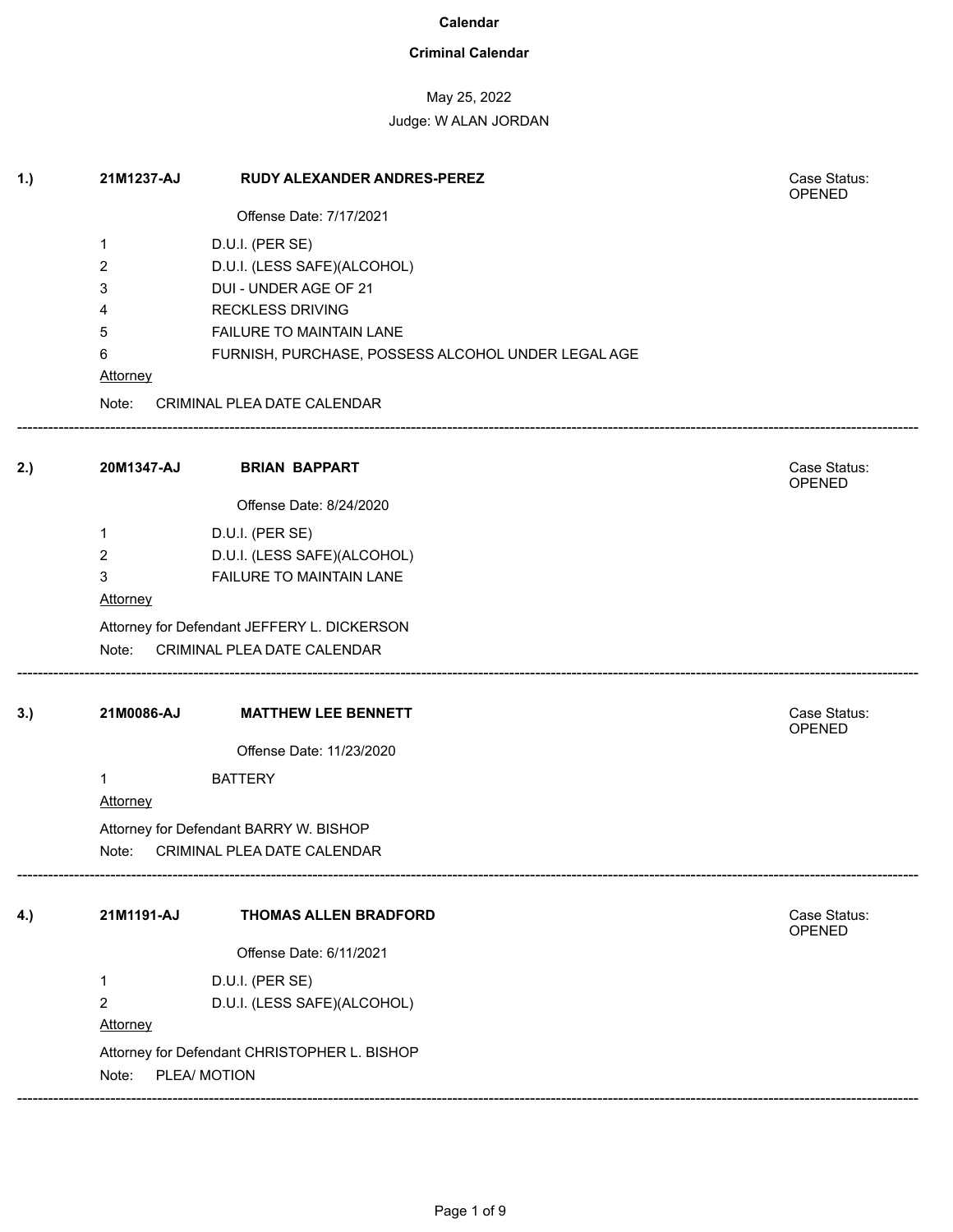## **Criminal Calendar**

# May 25, 2022

Judge: W ALAN JORDAN

| 5.) | 21M1132-AJ                            | <b>ANTHONY MICHAEL BROWN</b>                         | Case Status:<br>OPENED        |  |  |  |
|-----|---------------------------------------|------------------------------------------------------|-------------------------------|--|--|--|
|     |                                       | Offense Date: 4/10/2021                              |                               |  |  |  |
|     | 1                                     | D.U.I. (LESS SAFE)(DRUGS)                            |                               |  |  |  |
|     | 2                                     | D.U.I. (LESS SAFE)(DRUGS)                            |                               |  |  |  |
|     | 3                                     | <b>RECKLESS DRIVING</b>                              |                               |  |  |  |
|     | 4                                     | FAILURE TO MAINTAIN LANE                             |                               |  |  |  |
|     | <b>Attorney</b>                       |                                                      |                               |  |  |  |
|     |                                       | Attorney for Defendant JONATHAN A. KESLER            |                               |  |  |  |
|     |                                       | Note: STATE COURT NON- JURY CALENDAR                 |                               |  |  |  |
| 6.) | 21M0147-AJ                            | <b>IBRAHIM CEESAU</b>                                | Case Status:<br>OPENED        |  |  |  |
|     |                                       | Offense Date: 12/11/2020                             |                               |  |  |  |
|     | $\mathbf{1}$                          | D.U.I (LESS SAFE)(COMBINED INFLUENCE)                |                               |  |  |  |
|     | 2                                     | <b>RECKLESS DRIVING</b>                              |                               |  |  |  |
|     | 3                                     | HIT AND RUN                                          |                               |  |  |  |
|     | 4                                     | POSSESSION OF MARIJUANA, LESS THAN AN OUNCE          |                               |  |  |  |
|     | 5                                     | POSSESSION OF DRUG RELATED OBJECTS                   |                               |  |  |  |
|     | <b>Attorney</b>                       |                                                      |                               |  |  |  |
|     |                                       | Attorney for Defendant JEFFERY L. DICKERSON          |                               |  |  |  |
|     | Note:                                 | CRIMINAL PLEA DATE CALENDAR                          |                               |  |  |  |
| 7.) | 21M1816-AJ                            | <b>JUSTIN STEPHEN CROWE</b>                          | Case Status:<br><b>OPENED</b> |  |  |  |
|     |                                       | Offense Date: 9/5/2020                               |                               |  |  |  |
|     | 1                                     | D.U.I. (LESS SAFE)(ALCOHOL)                          |                               |  |  |  |
|     | $\overline{2}$                        | <b>RECKLESS DRIVING</b>                              |                               |  |  |  |
|     | 3                                     | <b>FAILURE TO MAINTAIN LANE</b>                      |                               |  |  |  |
|     | <b>Attorney</b>                       |                                                      |                               |  |  |  |
|     | Attorney for Defendant W. SCOTT SMITH |                                                      |                               |  |  |  |
|     | Note:                                 | CRIMINAL PLEA DATE CALENDAR                          |                               |  |  |  |
| 8.) | 21M1300-AJ                            | <b>GRADY DWIGHT DEBORD</b>                           | Case Status:<br>OPENED        |  |  |  |
|     |                                       | Offense Date: 6/14/2021                              |                               |  |  |  |
|     | 1<br>Attorney                         | GIVING FALSE NAME, ADDRESS, BIRTHDATE TO LAW ENF.OFF |                               |  |  |  |
|     |                                       | Attorney for Defendant SELF-REPRESENTED              |                               |  |  |  |
|     | Note:                                 | NON JURY TRIAL                                       |                               |  |  |  |
|     |                                       |                                                      |                               |  |  |  |

------------------------------------------------------------------------------------------------------------------------------------------------------------------------------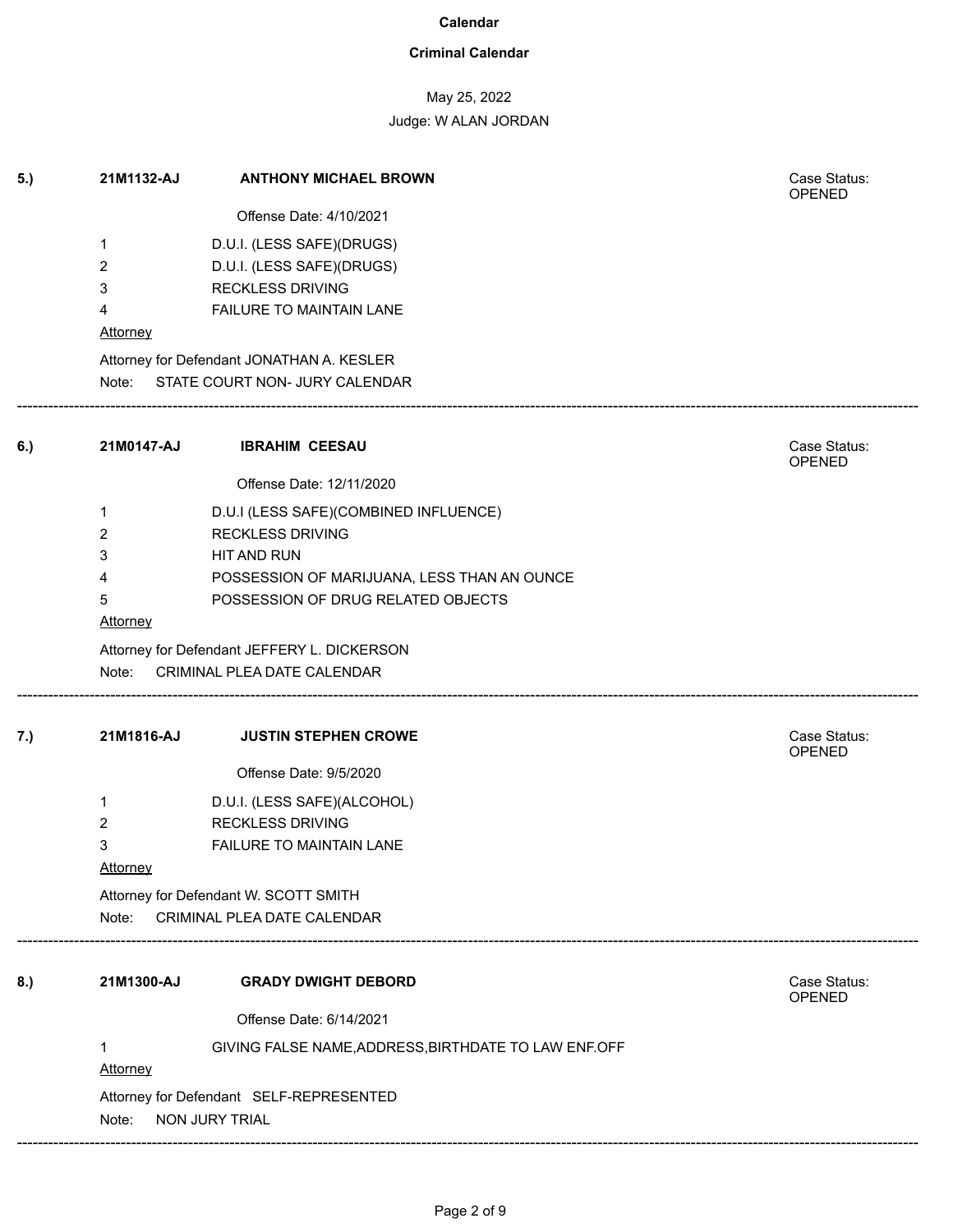## **Criminal Calendar**

# May 25, 2022

## Judge: W ALAN JORDAN

| 9.)  | 21M1705-AJ           | <b>JORDAN CLIFTON DRIGGERS</b>                     | Case Status:<br>OPENED |
|------|----------------------|----------------------------------------------------|------------------------|
|      |                      | Offense Date: 8/28/2021                            |                        |
|      |                      | FURNISH, PURCHASE, POSSESS ALCOHOL UNDER LEGAL AGE |                        |
|      | Attorney             |                                                    |                        |
|      |                      | Attorney for Defendant JONATHAN A. KESLER          |                        |
|      | Note:                | TO ENTER PTD                                       |                        |
| 10.) | 22M0445-AJ           | <b>ANTOINE FREGEOLLE</b>                           | Case Status:<br>OPENED |
|      |                      | Offense Date: 7/5/2020                             |                        |
|      | 1                    | <b>SPEEDING</b>                                    |                        |
|      |                      | Posted Speed: 45 Actual Speed: 70                  |                        |
|      | 2                    | <b>SPEEDING</b>                                    |                        |
|      |                      | Posted Speed: 45 Actual Speed: 70                  |                        |
|      | <b>Attorney</b>      |                                                    |                        |
|      |                      | Attorney for Defendant JEFFREY M. HELLER           |                        |
|      | Note:                | CRIMINAL PLEA DATE CALENDAR                        |                        |
| 11.) | 21T03291-AJ          | JUAN GOMEZ-GREGORIO                                | Case Status:<br>OPENED |
|      |                      | Offense Date: 7/5/2021                             |                        |
|      | 1                    | DRIVING WITHOUT A VALID LICENSE                    |                        |
|      | Attorney             |                                                    |                        |
|      |                      | Attorney for Defendant JEROME D LEE                |                        |
|      | Note:<br><b>PLEA</b> |                                                    |                        |
| 12.) | 21DV0180-AJ          | <b>STEVEN PAUL GRIFFIN</b>                         | Case Status:<br>OPENED |
|      |                      | Offense Date: 12/27/2020                           |                        |
|      | 1                    | SIMPLE BATTERY, FAMILY VIOLENCE                    |                        |
|      | $\overline{2}$       | CRIMINAL TRESPASS-DAMAGE TO PROPERTY               |                        |
|      | <b>Attorney</b>      |                                                    |                        |
|      |                      | Attorney for Defendant J THOMAS SALATA             |                        |
|      | Note:                | CRIMINAL PLEA DATE CALENDAR                        |                        |
|      |                      |                                                    |                        |

------------------------------------------------------------------------------------------------------------------------------------------------------------------------------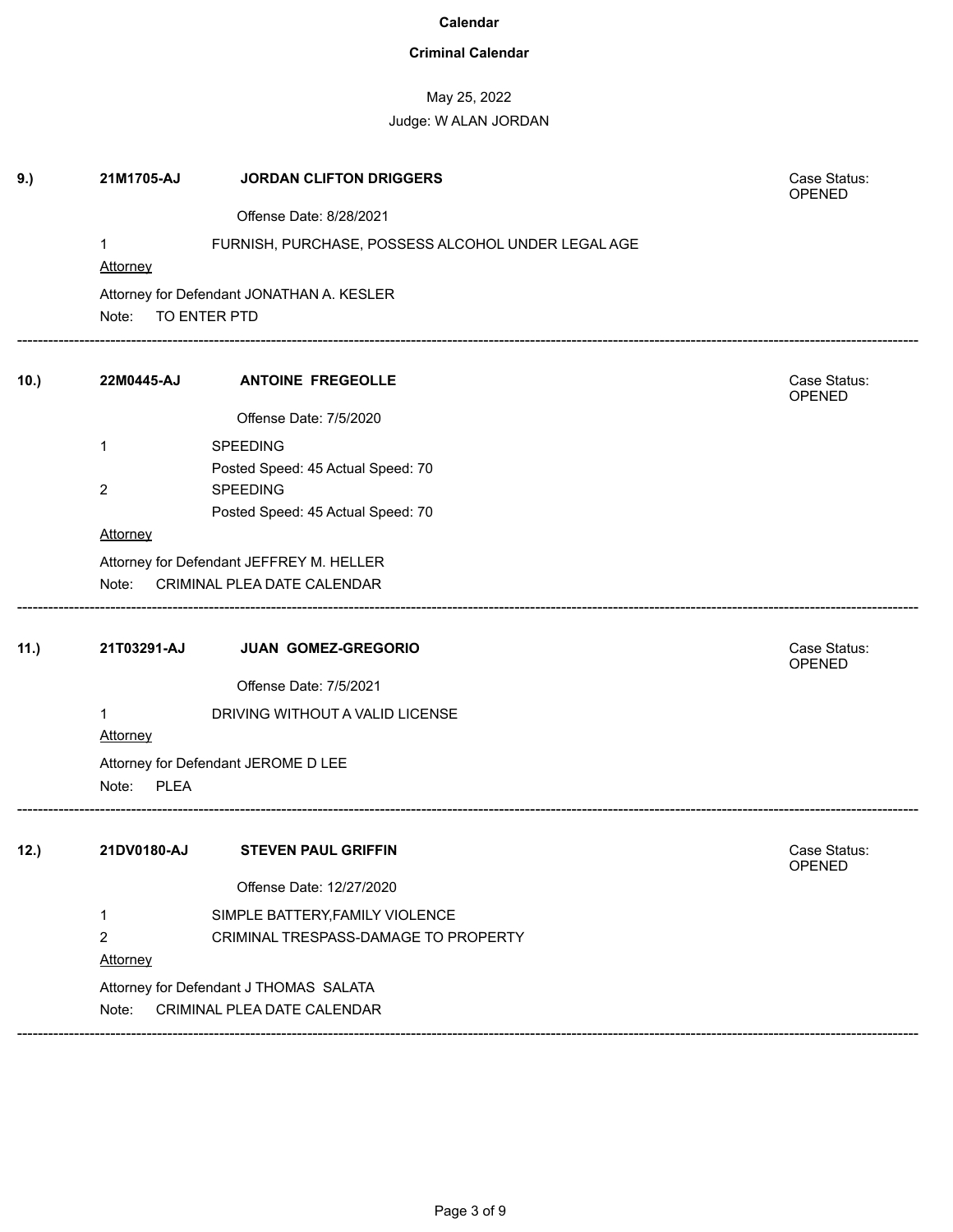## **Criminal Calendar**

# May 25, 2022

| 13.  | 21M0150-AJ                                                  | <b>VONTAE DASHAUN HAMPTON</b>                                                              | Case Status:<br>OPENED        |
|------|-------------------------------------------------------------|--------------------------------------------------------------------------------------------|-------------------------------|
|      |                                                             | Offense Date: 11/4/2020                                                                    |                               |
|      | 1                                                           | THEFT BY RECEIVING STOLEN PROPERTY                                                         |                               |
|      | 2                                                           | NO PROOF OF INSURANCE                                                                      |                               |
|      | 3<br><b>Attorney</b>                                        | FAILURE TO WEAR SAFETY BELT                                                                |                               |
|      | Attorney for Defendant JONATHAN A. KESLER<br>Note: PLEA/NJT |                                                                                            |                               |
| 14.) | 21M1712-AJ                                                  | <b>VONTAE DASHAUN HAMPTON</b>                                                              | Case Status:<br>OPENED        |
|      |                                                             | Offense Date: 7/21/2021                                                                    |                               |
|      | 1                                                           | CRIMINAL TRESPASS-DAMAGE TO PROPERTY                                                       |                               |
|      | 2                                                           | <b>DISORDERLY CONDUCT</b>                                                                  |                               |
|      | 3<br>4                                                      | FURNISH, PURCHASE, POSSESS ALCOHOL UNDER LEGAL AGE<br>CRIMINAL TRESPASS-DAMAGE TO PROPERTY |                               |
|      | <b>Attorney</b>                                             |                                                                                            |                               |
|      | Attorney for Defendant JONATHAN A. KESLER<br>Note: PLEA/NJT |                                                                                            |                               |
| 15.  | 20M1560-AJ                                                  | <b>GARY LEE HANLIN</b>                                                                     | Case Status:<br><b>OPENED</b> |
|      |                                                             | Offense Date: 9/15/2020                                                                    |                               |
|      | 1<br>Attorney                                               | POSSESSION OF MARIJUANA, LESS THAN AN OUNCE                                                |                               |
|      |                                                             | Attorney for Defendant SELF-REPRESENTED                                                    |                               |
|      | Note:                                                       | CRIMINAL PLEA DATE CALENDAR                                                                |                               |
| 16.  | 21T04536-AJ                                                 | <b>LUIS ALBERTO HERRERA-LOPEZ</b>                                                          | Case Status:<br><b>OPENED</b> |
|      |                                                             | Offense Date: 9/5/2021                                                                     |                               |
|      | 1                                                           | DRIVING WITHOUT A VALID LICENSE                                                            |                               |
|      | $\overline{2}$                                              | FAILURE TO YIELD WHEN ENTERING OR CROSSING ROADWAY                                         |                               |
|      | Attorney                                                    |                                                                                            |                               |
|      | Note:                                                       | Attorney for Defendant SELF-REPRESENTED<br>SPANISH INTERPRETER-PLEA                        |                               |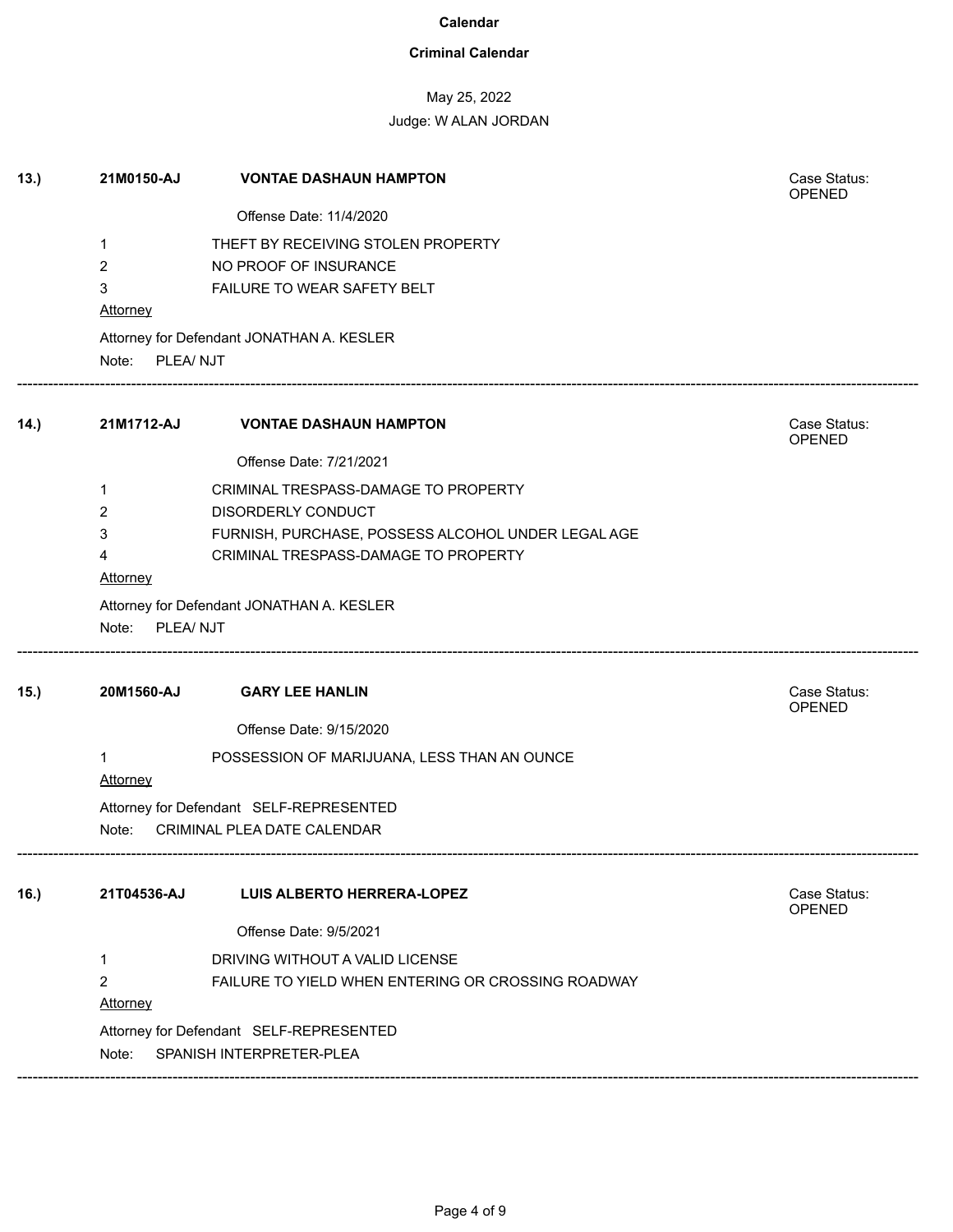### **Criminal Calendar**

# May 25, 2022

| 17.) | 20T05494-AJ                               | <b>JUSTIN A JOHNSON-CRITES</b>                          | Case Status:<br>OPENED        |  |
|------|-------------------------------------------|---------------------------------------------------------|-------------------------------|--|
|      |                                           | Offense Date: 12/19/2020                                |                               |  |
|      | 1                                         | <b>SPEEDING</b>                                         |                               |  |
|      |                                           | Posted Speed: 45 Actual Speed: 77                       |                               |  |
|      | Attorney                                  |                                                         |                               |  |
|      |                                           | Attorney for Defendant SELF-REPRESENTED                 |                               |  |
|      | Note:                                     | CRIMINAL PLEA DATE CALENDAR                             |                               |  |
| 18.  | 21M0168-AJ                                | PHILLIP JOYCE JR                                        | Case Status:<br>OPENED        |  |
|      |                                           | Offense Date: 11/28/2020                                |                               |  |
|      |                                           |                                                         |                               |  |
|      | 1<br>2                                    | D.U.I. (PER SE)<br>D.U.I. (LESS SAFE)(ALCOHOL)          |                               |  |
|      | 3                                         | ENDANGERING A CHILD BY DRIVING UNDER THE INFLUENCE      |                               |  |
|      | 4                                         | DRIVING ON SUSPENDED, CANCELED, OR REVOKED REGISTRATION |                               |  |
|      | 5                                         | NO PROOF OF INSURANCE                                   |                               |  |
|      | Attorney                                  |                                                         |                               |  |
|      | Attorney for Defendant JONATHAN A. KESLER |                                                         |                               |  |
|      | Note:                                     | CRIMINAL PLEA DATE CALENDAR                             |                               |  |
|      |                                           |                                                         |                               |  |
| 19.) | 20M1664-AJ                                | <b>STEVEN WAYNE KENDRICK</b>                            | Case Status:<br><b>OPENED</b> |  |
|      |                                           | Offense Date: 10/9/2020                                 |                               |  |
|      | 1                                         | D.U.I. (PER SE)                                         |                               |  |
|      | 2                                         | D.U.I. (LESS SAFE)(ALCOHOL)                             |                               |  |
|      | 3                                         | FAILURE TO MAINTAIN LANE                                |                               |  |
|      | Attorney                                  |                                                         |                               |  |
|      |                                           | Attorney for Defendant JEFFERY L. DICKERSON             |                               |  |
|      | Note:                                     | CRIMINAL PLEA DATE CALENDAR                             |                               |  |
|      |                                           |                                                         |                               |  |
| 20.) | 20T04451-AJ                               | <b>BILLY ROLF D MARSHALL</b>                            | Case Status:<br>OPENED        |  |
|      |                                           | Offense Date: 10/13/2020                                |                               |  |
|      | 1                                         | DRIVING WHILE LICENSE SUSPENDED OR REVOKED              |                               |  |
|      | $\overline{2}$                            | <b>SPEEDING</b>                                         |                               |  |
|      |                                           | Posted Speed: 45 Actual Speed: 68                       |                               |  |
|      | Attorney                                  |                                                         |                               |  |
|      | Attorney for Defendant SELF-REPRESENTED   |                                                         |                               |  |
|      | CRIMINAL PLEA DATE CALENDAR<br>Note:      |                                                         |                               |  |
|      |                                           |                                                         |                               |  |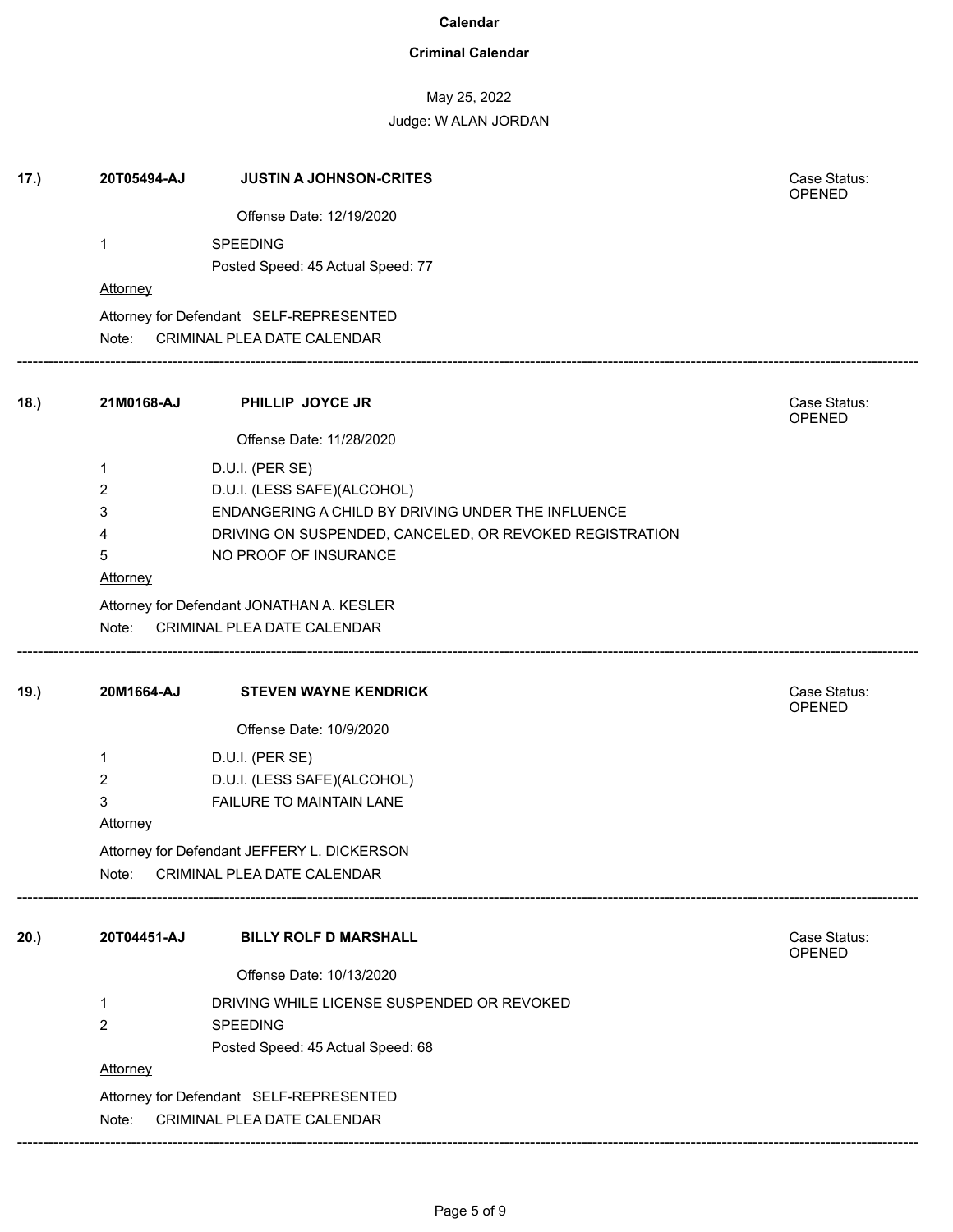## **Criminal Calendar**

# May 25, 2022

| Offense Date: 6/1/2021<br>1<br>DRIVING WHILE LICENSE SUSPENDED OR REVOKED<br><b>Attorney</b><br>Attorney for Defendant ASHLEY T. CARLILE<br>CRIMINAL PLEA DATE CALENDAR<br>Note: |                               |  |  |  |  |
|----------------------------------------------------------------------------------------------------------------------------------------------------------------------------------|-------------------------------|--|--|--|--|
|                                                                                                                                                                                  |                               |  |  |  |  |
|                                                                                                                                                                                  |                               |  |  |  |  |
|                                                                                                                                                                                  |                               |  |  |  |  |
|                                                                                                                                                                                  |                               |  |  |  |  |
| 21M1764-AJ<br>JENNIFER LEANN MCFELIA VILLEGAS<br>22.)                                                                                                                            | Case Status:<br><b>OPENED</b> |  |  |  |  |
| Offense Date: 9/3/2021                                                                                                                                                           |                               |  |  |  |  |
| D.U.I. (PER SE)<br>1                                                                                                                                                             |                               |  |  |  |  |
| $\overline{2}$<br>D.U.I. (LESS SAFE)(ALCOHOL)                                                                                                                                    |                               |  |  |  |  |
| <b>RECKLESS DRIVING</b><br>3                                                                                                                                                     |                               |  |  |  |  |
| CRIMINAL TRESPASS-FAMILY VIOLENCE<br>4                                                                                                                                           |                               |  |  |  |  |
| Attorney                                                                                                                                                                         |                               |  |  |  |  |
| Attorney for Defendant ASHLEY T. CARLILE                                                                                                                                         |                               |  |  |  |  |
| CRIMINAL PLEA DATE CALENDAR<br>Note:                                                                                                                                             |                               |  |  |  |  |
| 21M1034-AJ<br>23.)<br><b>ROBERT JOSEPH PAYNE</b>                                                                                                                                 | Case Status:<br><b>OPENED</b> |  |  |  |  |
| Offense Date: 5/22/2021                                                                                                                                                          |                               |  |  |  |  |
| D.U.I. (PER SE)<br>1                                                                                                                                                             |                               |  |  |  |  |
| D.U.I. (LESS SAFE)(ALCOHOL)<br>$\mathbf{2}$                                                                                                                                      |                               |  |  |  |  |
| $\mathbf{3}$<br>FAILURE TO MAINTAIN LANE                                                                                                                                         |                               |  |  |  |  |
| <b>Attorney</b>                                                                                                                                                                  |                               |  |  |  |  |
| Attorney for Defendant CHRISTOPHER L. BISHOP                                                                                                                                     |                               |  |  |  |  |
| PLEA/ MOTION<br>Note:                                                                                                                                                            |                               |  |  |  |  |
| 21M2353-AJ<br><b>VICTOR HUGO PEREIRA-DRAGALZEW</b><br>24.)                                                                                                                       | Case Status:<br><b>OPENED</b> |  |  |  |  |
| Offense Date: 9/3/2021                                                                                                                                                           |                               |  |  |  |  |
| DUTY TO STOP AT SCENE OF ACCIDENT(HIT&RUN, LEAVE.)<br>1                                                                                                                          |                               |  |  |  |  |
| $\overline{2}$<br>FAILURE TO MAINTAIN LANE                                                                                                                                       |                               |  |  |  |  |
| 3<br>FAILURE TO REPORT ACC WITH DAMAGE/PERSONAL INJURY                                                                                                                           |                               |  |  |  |  |
| Attorney                                                                                                                                                                         |                               |  |  |  |  |
| CRIMINAL PLEA DATE CALENDAR<br>Note:                                                                                                                                             |                               |  |  |  |  |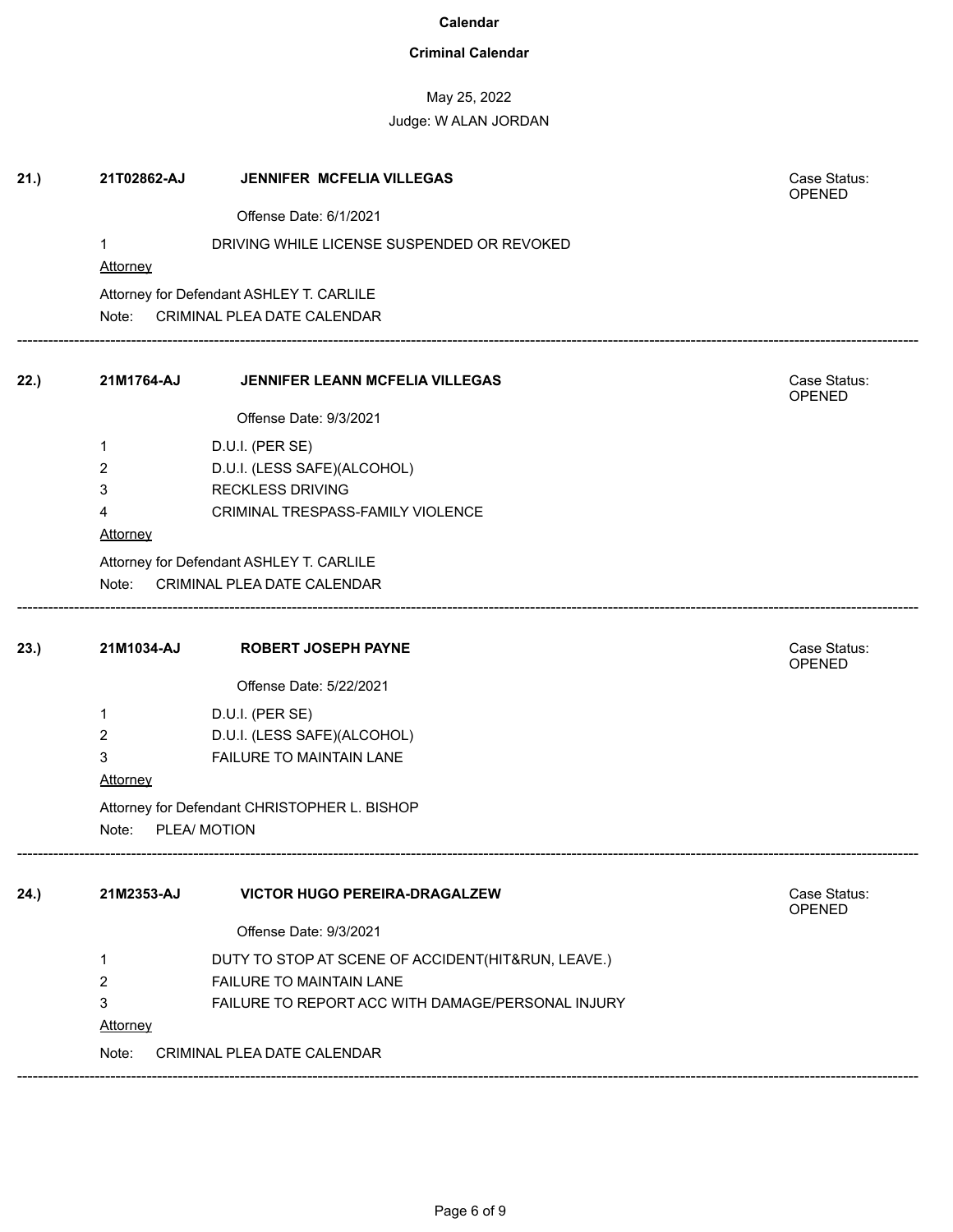### **Criminal Calendar**

May 25, 2022

| 25.) | 21T03765-AJ                               | <b>GAVINO FERNANDO SANTIAGO-TOMAS</b>                     | Case Status:<br>OPENED |  |  |  |
|------|-------------------------------------------|-----------------------------------------------------------|------------------------|--|--|--|
|      |                                           | Offense Date: 7/31/2021                                   |                        |  |  |  |
|      | 1<br>Attorney                             | FAILURE TO SECURE LOAD                                    |                        |  |  |  |
|      | Note:                                     | Attorney for Defendant BETRICE A SCOTT<br>NON- JURY TRIAL |                        |  |  |  |
|      |                                           |                                                           |                        |  |  |  |
| 26.) | 20M1639-AJ                                | <b>BLAKE ALLEN STILLWELL</b>                              | Case Status:<br>OPENED |  |  |  |
|      |                                           | Offense Date: 11/8/2020                                   |                        |  |  |  |
|      | 1                                         | D.U.I. (LESS SAFE)(ALCOHOL)                               |                        |  |  |  |
|      | 2                                         | DRIVING WHILE LICENSE SUSPENDED OR REVOKED                |                        |  |  |  |
|      | 3                                         | OPEN CONTAINER VIOLATION                                  |                        |  |  |  |
|      | 4                                         | FURNISH, PURCHASE, POSSESS ALCOHOL UNDER LEGAL AGE        |                        |  |  |  |
|      | <b>Attorney</b>                           |                                                           |                        |  |  |  |
|      | Attorney for Defendant JONATHAN A. KESLER |                                                           |                        |  |  |  |
|      | Note:                                     | CRIMINAL PLEA DATE CALENDAR                               |                        |  |  |  |
| 27.) | 20DV0303-AJ                               | <b>RYAN MITCHELL TANCINI</b>                              | Case Status:<br>OPENED |  |  |  |
|      |                                           | Offense Date: 8/18/2020                                   |                        |  |  |  |
|      | 1                                         | BATTERY, FAMILY VIOLENCE                                  |                        |  |  |  |
|      | Attorney                                  |                                                           |                        |  |  |  |
|      | Attorney for Defendant J THOMAS SALATA    |                                                           |                        |  |  |  |
|      | Note:<br>CRIMINAL PLEA DATE CALENDAR      |                                                           |                        |  |  |  |
|      |                                           |                                                           |                        |  |  |  |
| 28.) | 20M1324-AJ                                | <b>JENNIFER MCFELIA VILLEGAS</b>                          | Case Status:<br>OPENED |  |  |  |
|      |                                           | Offense Date: 6/25/2020                                   |                        |  |  |  |
|      | 1                                         | HARASSING COMMUNICATIONS                                  |                        |  |  |  |
|      | Attorney                                  |                                                           |                        |  |  |  |
|      |                                           | Attorney for Defendant ASHLEY T. CARLILE                  |                        |  |  |  |
|      | Note:                                     | DUI COURT PLEA - 900                                      |                        |  |  |  |
|      |                                           |                                                           |                        |  |  |  |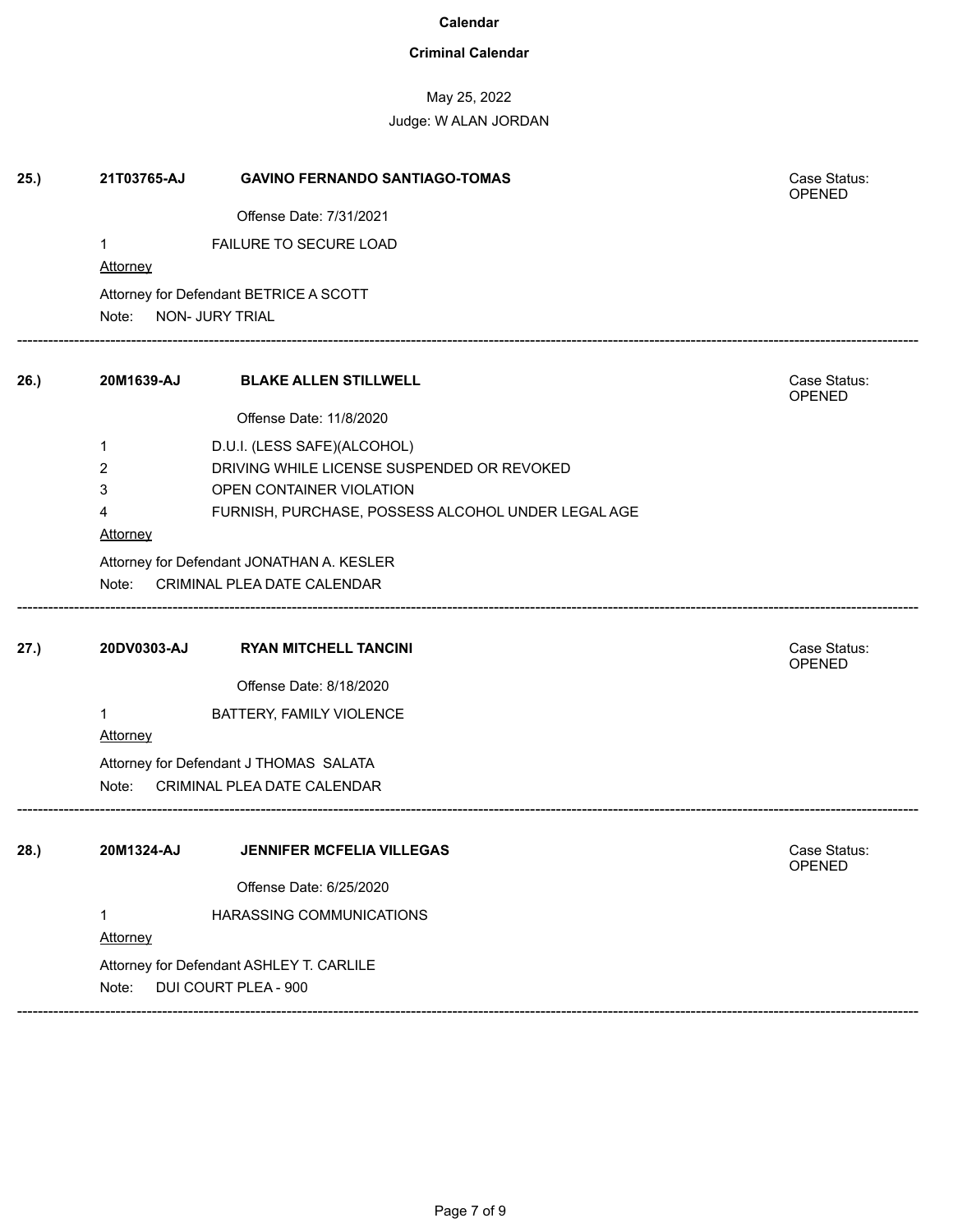## **Criminal Calendar**

## May 25, 2022 Judge: W ALAN JORDAN

| 29. | 20M1571-AJ | <b>JESSICA NICOLE WOODY</b>                   | Case Status:<br><b>OPENED</b> |
|-----|------------|-----------------------------------------------|-------------------------------|
|     |            | Offense Date: 6/17/2020                       |                               |
|     |            | DRIVING WHILE LICENSE SUSPENDED               |                               |
|     | 2          | <b>FAILURE TO YEILD UPON ENTERING ROADWAY</b> |                               |
|     | Attorney   |                                               |                               |
|     |            | Attorney for Defendant T. JESS BOWERS         |                               |
|     | Note:      | CRIMINAL PLEA DATE CALENDAR                   |                               |
|     |            |                                               |                               |
|     |            |                                               |                               |